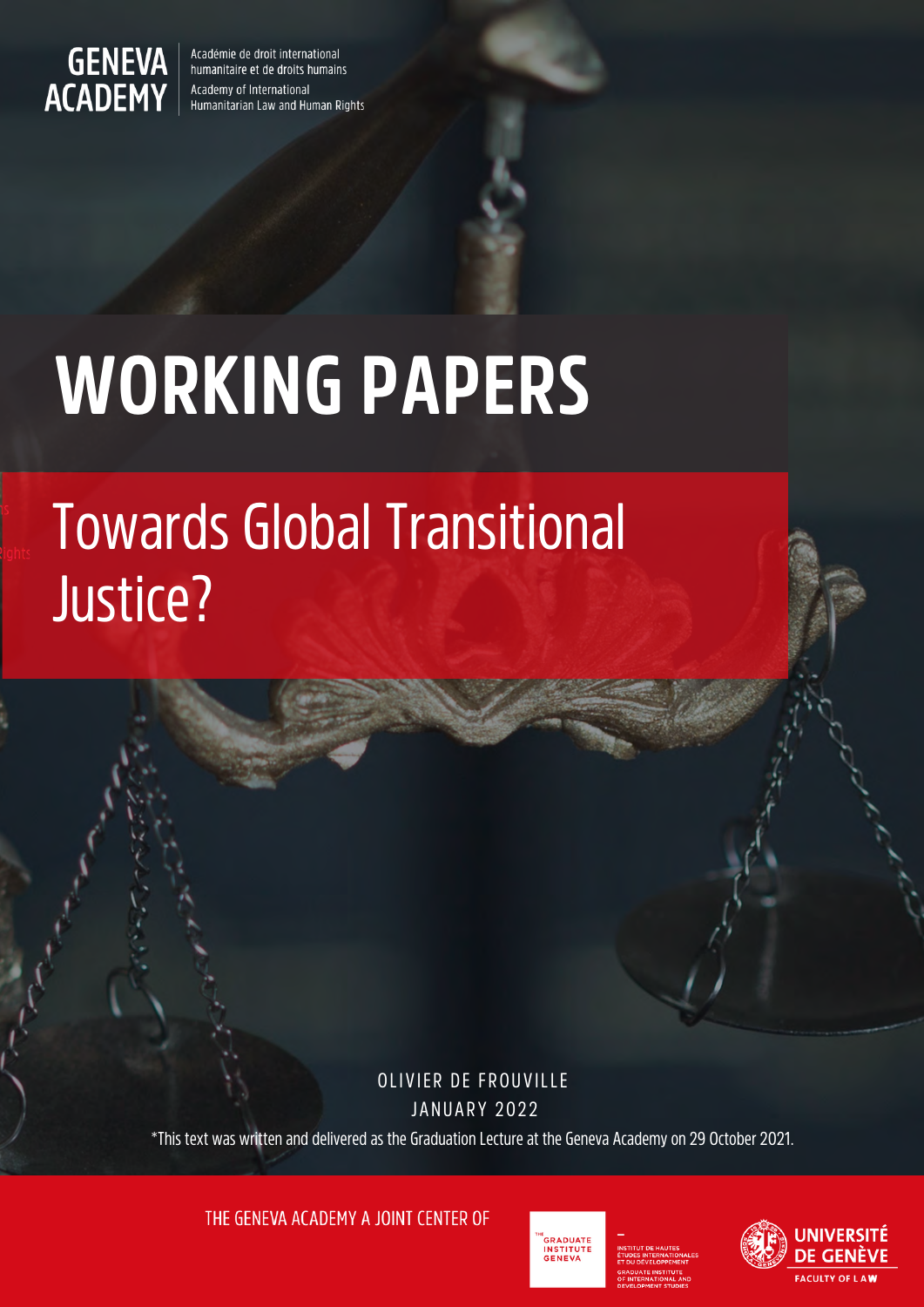## **TABLE OF CONTENTS**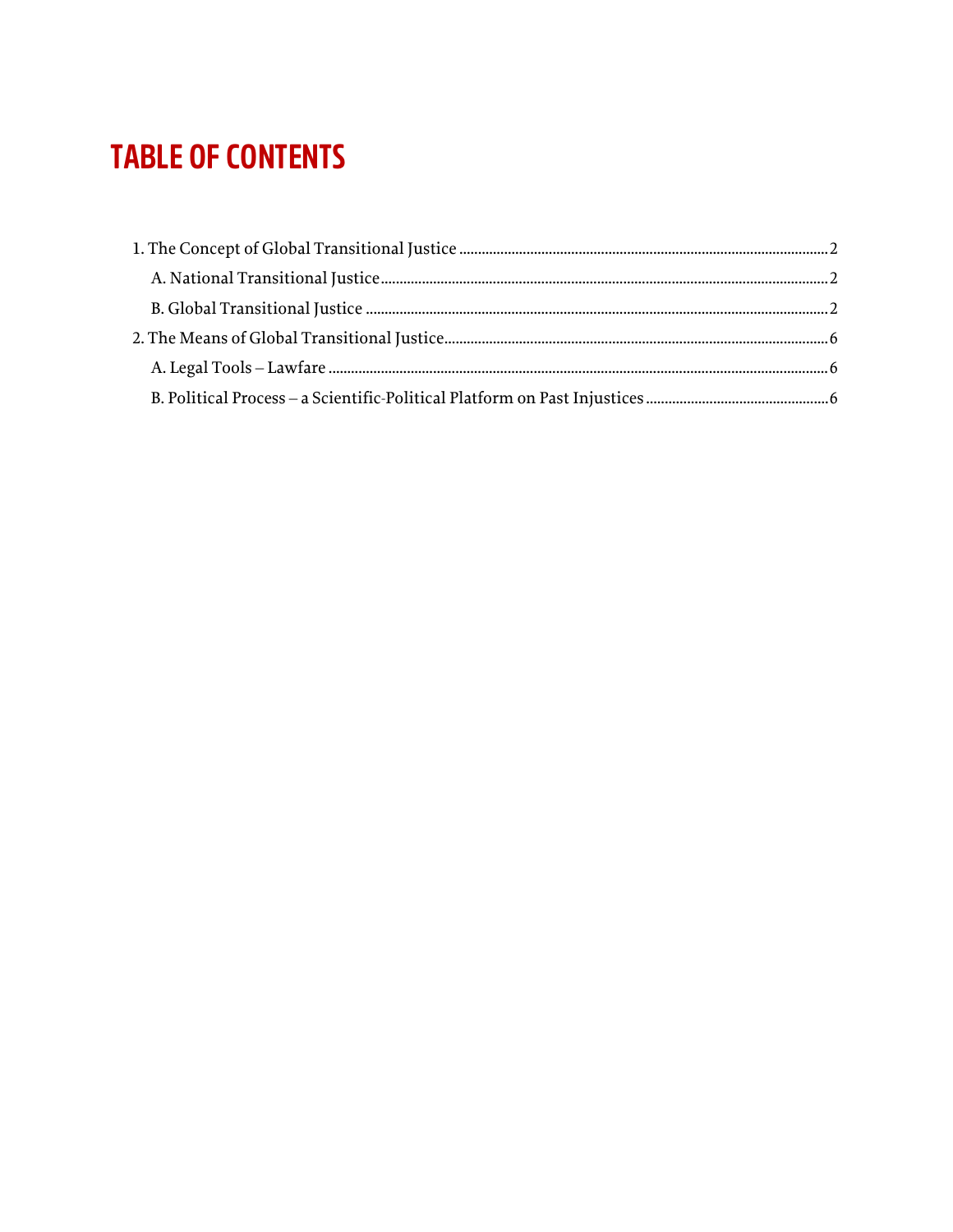## **SUMMARY**

**We generally think of transitional justice at the national level, in various contexts that are all characterized by the fact that the countries concerned are emerging from periods of conflict and repression. But if we can prosecute crimes against humanity through international tribunals, there must also be a concept of global transitional justice so as to establish the foundations for a better and fairer global society. This concept should help humanity not only to reconcile with itself, but also with so-called 'nature', in order to eventually conceive itself as part of nature.**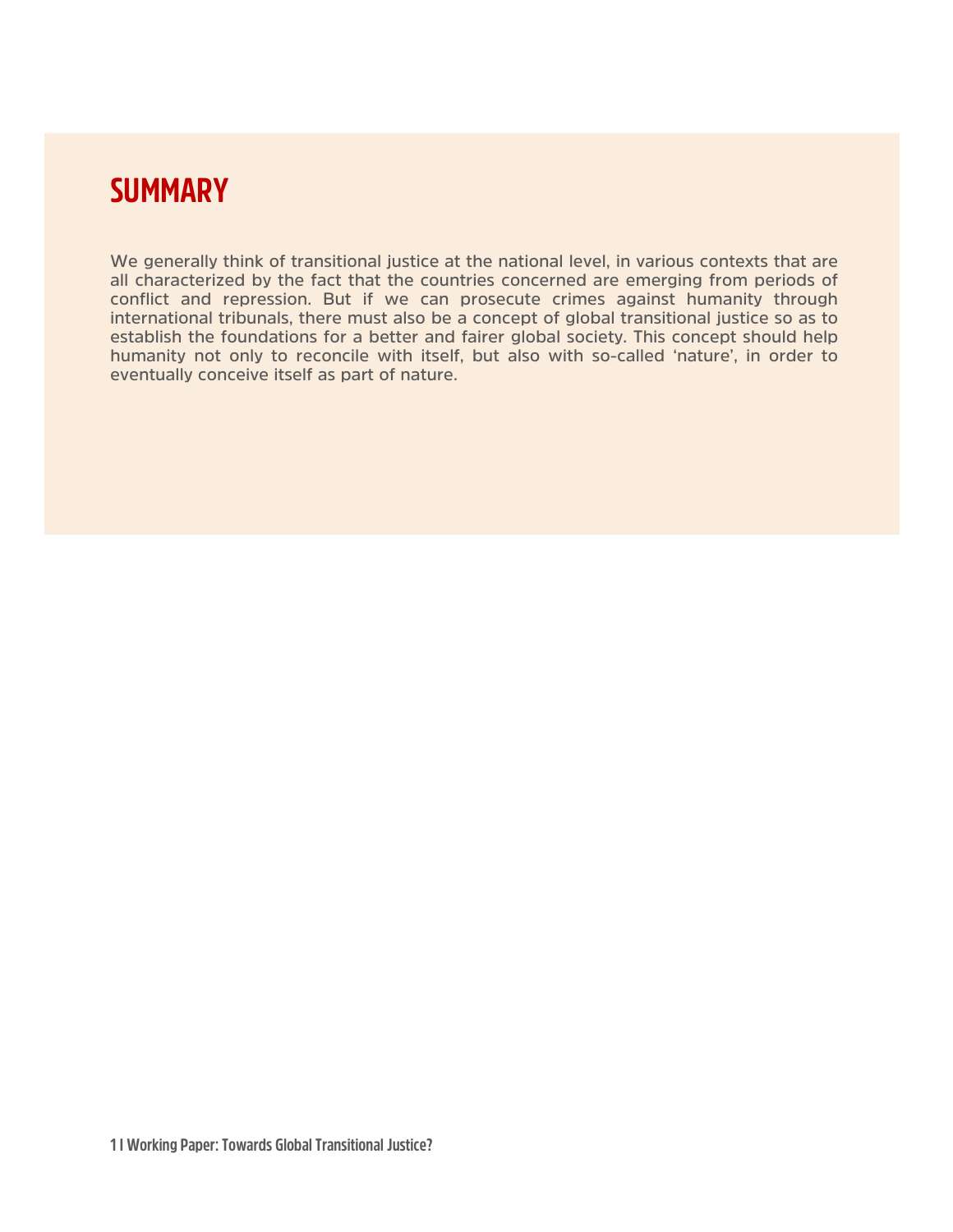## <span id="page-3-0"></span>**1. THE CONCEPT OF GLOBAL TRANSITIONAL JUSTICE**

#### <span id="page-3-1"></span>A. NATIONAL TRANSITIONAL JUSTICE

We generally think of transitional justice at the national level, in various contexts that are all characterized by the fact that the countries concerned are emerging from periods of conflict and repression. The question transitional justice generally seeks to answer is: what processes can we put in place to deal with this past so that it does not happen again, and at the same time, how can we lay new foundations for a fairer society? Justice in these contexts means the accountability of the perpetrators, but also truth and reparation. Truth not only covers historical truth – understanding why crimes and injustice prevailed – but also individual truth, that is the acknowledgement of the suffering and of the particular story of each and every person in society, especially those who were the most marginalized and were made invisible. Ultimately, transitional justice aims to reconcile societies with themselves and build a better and fairer society. But as Louis Joinet famously said: '[b]efore a new leaf can be turned, the old leaf must be read!'[1](#page-3-3)

#### <span id="page-3-2"></span>B. GLOBAL TRANSITIONAL JUSTICE

Now, the question I want to ask in the conference is: why do we think about transitional justice exclusively at the state level? Most of the time we are speaking about largescale and serious violations, about crimes against humanity. The notion of a crime against humanity, as you well know, was elaborated during the twentieth century and for the first time recognized in international law in the statutes of the Nuremberg and Tokyo tribunals. The idea was revolutionary: that some crimes affected not only state interests, but humanity as

a whole, beyond states – that is each and every individual comprising humanity, without any distinction of any sort, including nationality. Crimes against humanity is the foundation for the idea of an international tribunal that has the competence to judge individuals, whatever their official capacity, be they the head of state or part of the government. International prosecutors investigate and international tribunals judge crimes not on behalf of states, but on behalf of humanity, that is on behalf of all citizens of the world, you and me.

So, if crimes against humanity and large-scale crimes like genocide affect the whole of humanity, why is it that the transitional justice process can only be country-based? We can all agree that crimes against humanity and especially genocides create shockwaves around the world. No one is safe, everybody is shocked and, in fact, the whole world suffers from the consequences.

If I am personally – as a citizen of the world – affected and prejudiced by a genocide perpetrated in a faraway land, why am I not able to participate in a transitional justice process concerning these crimes?

If humanity itself can prosecute crimes through international tribunals, there must also be a concept of global transitional justice so as to establish the foundations for a better and fairer global society.

In fact, if we look around us, we can see that such global transitional justice processes already exist today in international law, albeit in a fragmented landscape. A number of claims have been made not only at the national but also the global level to look back at the past and understand past injustices as part of a process of healing wounds and preparing a better future.

First, the issue of *genocide* – and some genocides have been on the agenda of the United Nations for quite a number of years. In 2005, in its 60th session, the General Assembly adopted a

<span id="page-3-3"></span><sup>&</sup>lt;sup>1</sup> Question of the Impunity of Perpetrators of Human Rights Violations (Civil and Political): Revised Final Report prepared by Mr. Joinet Pursuant to Sub-Commission

Decision 1996/119, UN doc E/CN.4/Sub2./1997/20/Rev.1, 2 October 1997, §50.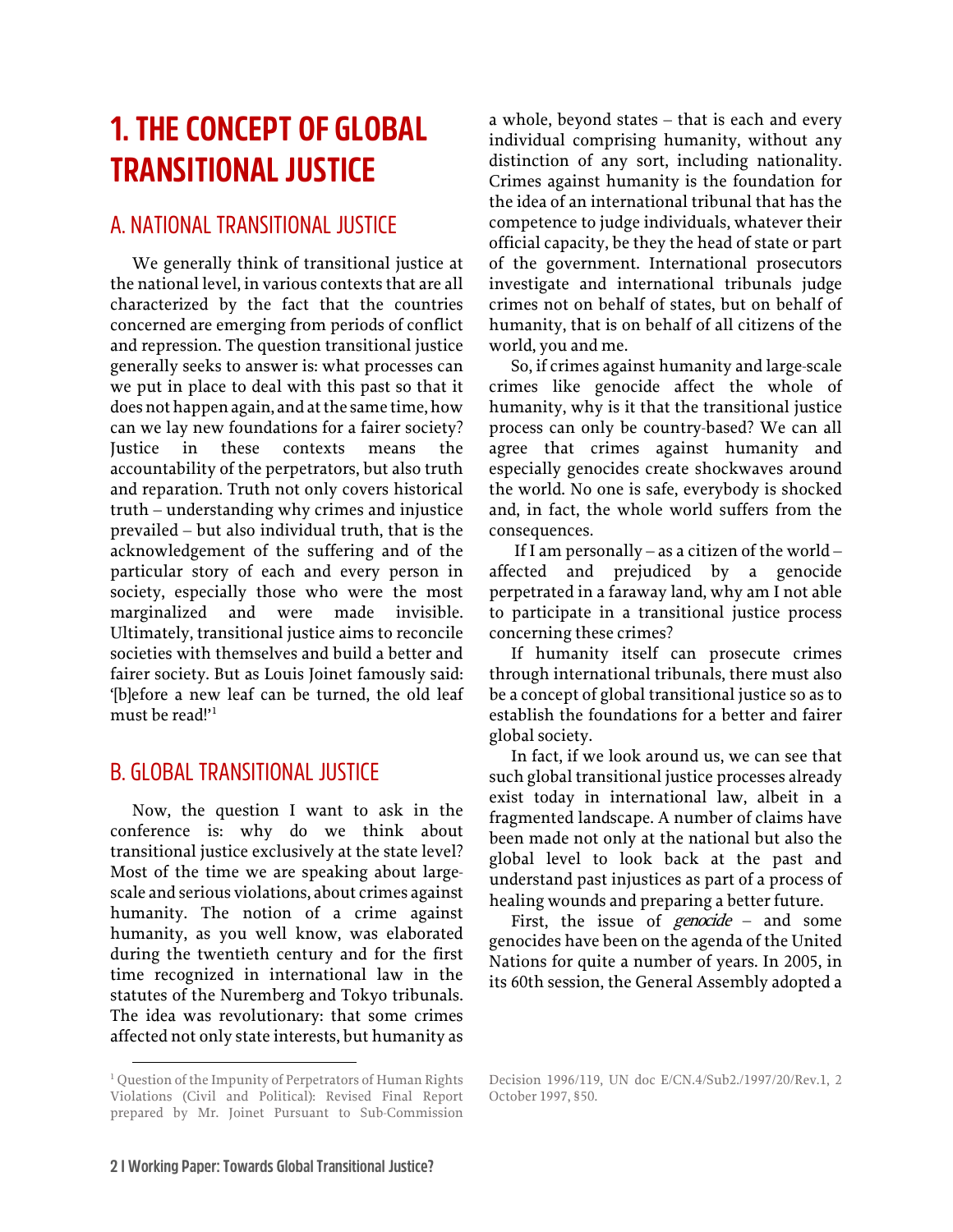resolution on 'Holocaust remembrance'[2](#page-4-0) and decided to designate 27 January as an annual International Day of Commemoration in Memory of the Victims of the Holocaust. The following year, it also adopted a resolution on 'Holocaust denial',<sup>[3](#page-4-1)</sup> recalling that the 'efforts to deny the Holocaust … by ignoring the historical fact of those terrible events, increase the risk they will be repeated'.

In a similar fashion, in 2003, the General Assembly designated 7 April 2004 as the International Day of Reflection on the Genocide in Rwanda, $4$  which subsequently became, in 2018, the International Day of Reflection on the 1994 Genocide against the Tutsi in Rwanda.<sup>[5](#page-4-3)</sup>

More generally, the UN has taken a number of initiatives to prevent future genocides, including the proclamation of 9 December as the International Day of Commemoration and Dignity of the Victims of the Crime of Genocide and of the Prevention of this Crime, [6](#page-4-4) and the nomination of a Special Adviser on the Prevention of Genocide.<sup>[7](#page-4-5)</sup> The Human Rights Council (HRC), in this context, has called on states to 'continue efforts aimed at the memorialization and remembrance of past genocides as a way to prevent them by educating society', [8](#page-4-6) including as part of Target 4.7 of the Sustainable Development Goals. [9](#page-4-7)

Since 2001, slavery and colonialism have also attracted much attention at the international level. Twenty years ago, the World Conference against Racism, Racial Discrimination, Xenophobia and Related Intolerance, held in Durban, South Africa, constituted an interesting attempt to launch a global transitional justice process on these issues.[10](#page-4-0) The Durban Declaration and Programme of Action $11$  is clear with respect to the link between looking back at past crimes and building a better and fairer international society for the future. In addition to acknowledging 'that slavery and the slave trade are a crime against humanity and should always have been', states emphasized

> the importance and necessity of teaching about the facts and truth of the history of humankind from antiquity to the recent past, as well as of teaching about the facts and truth of the historical causes, nature and consequences of racism, racial discrimination, xenophobia and related intolerance, with a view to achieving a comprehensive and

<sup>10</sup> See E. Tourme-Jouannet, *What is a Fair International* Society? International Law Between Development and Recognition, Hart Publishing, French Studies in International Law, 2013, p 191: 'Durban was an attempt at implementing transitional justice on a world scale to recognise the crimes of the past so as to move into a postcolonial and post-Cold War world which is both appeased and does not repeat the mistakes of the past. The ultimate challenge was to see the descendants of the former colonial society live together in the same postcolonial world society and to bring about a transition to enable such coexistence to be organised.' See also P. Hazan, Judging War, Judging History: Behind Truth and Reconciliation, Stanford University Press, 2010, especially p. 4, recalling the words of Mary Robinson, the then High Commissioner for Human Rights, explicitly mentioning the need to transpose the concepts and tools of transitional justice to the global scale.

<span id="page-4-0"></span><sup>2</sup> UNGA Res 60/7, 21 November 2005.

<span id="page-4-1"></span><sup>3</sup> UNGA Res 61/255, 26 January 2007.

<span id="page-4-2"></span><sup>4</sup> UNGA Res 58/234, 23 December 2003.

<span id="page-4-3"></span><sup>5</sup> UNGA Res 74/273, 20 April 2020.

<span id="page-4-4"></span><sup>6</sup> UNGA Res 69/323, 11 September 2015.

<span id="page-4-5"></span><sup>7</sup> In the context of the Action Plan to Prevent Genocide launched on the tenth anniversary of the Rwanda genocide, and in response to UNSC Res 1366 (2001), 30 August 2001, the Secretary General appointed a Special Adviser on the Prevention of Genocide in 2004.

<span id="page-4-6"></span><sup>8</sup> See e.g. HRC Res 43/29, 22 June 2020, §29.

<span id="page-4-8"></span><span id="page-4-7"></span><sup>9</sup> Ibid. §30. Target 4.7 of the the Sustainable Development Goals (SDGs): 'By 2030, ensure that all learners acquire the knowledge and skills needed to promote sustainable development, including, among others, through education for sustainable development and sustainable lifestyles, human rights, gender equality, promotion of a culture of peace and non-violence, global citizenship and appreciation of cultural diversity and of culture's contribution to sustainable development'.

<sup>&</sup>lt;sup>11</sup> Report of the World Conference against Racism, Racial Discrimination, Xenophobia and Related Intolerance, Durban, 31 August–8 September 2001, UN doc A/CONF.189/12.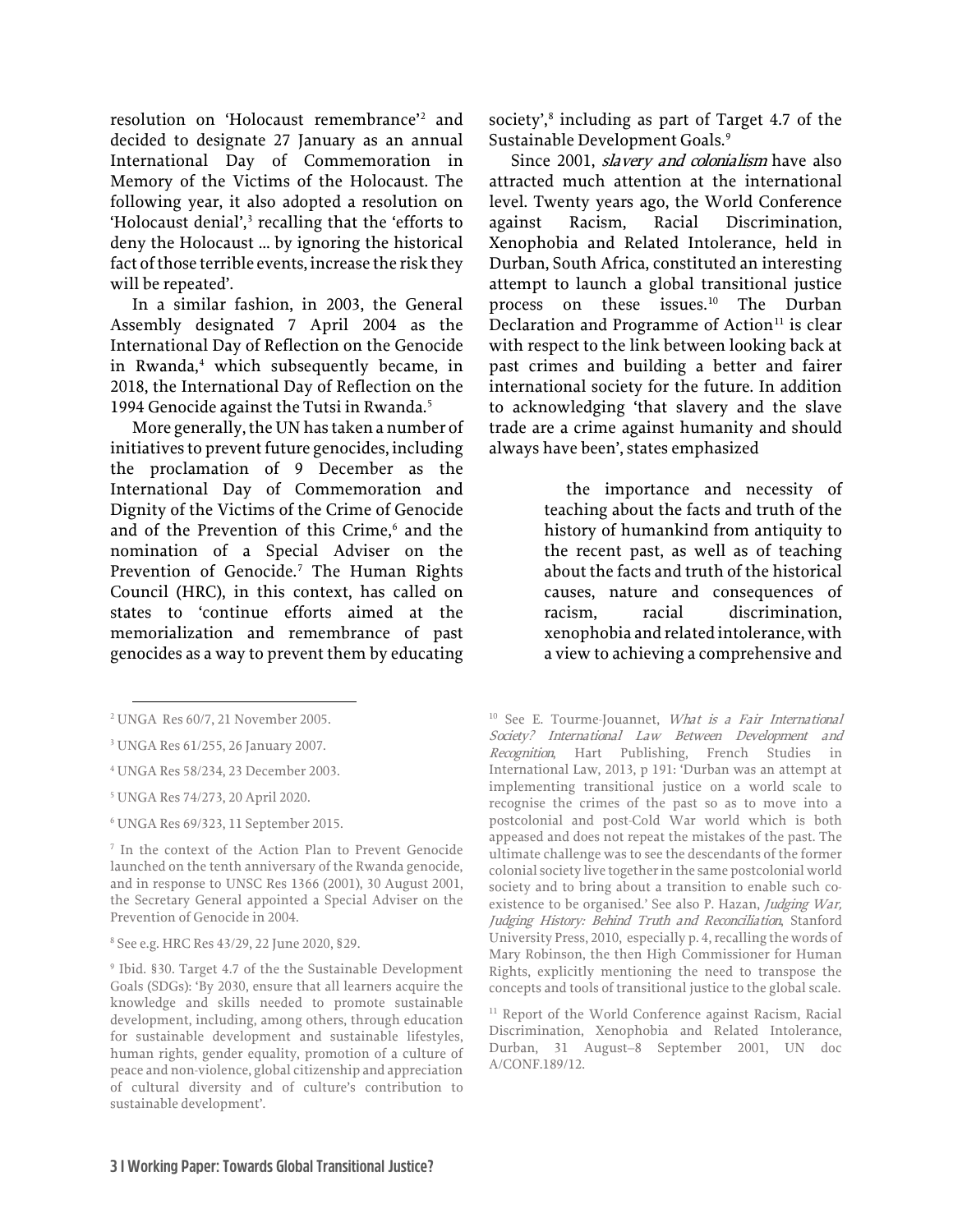objective cognizance of the tragedies of the past.<sup>12</sup>

Aside from this stress put on truth-seeking, the Conference also insisted on various modalities of reparations for past crimes, including remembrance, expression of remorse and the presentation of apologies.<sup>[13](#page-5-1)</sup> Among various follow-up initiatives, the General Assembly adopted in 2006 a resolution on the 'Commemoration of the two-hundredth anniversary of the abolition of the transatlantic slave trade', [14](#page-5-2) which subsequently was renamed 'Permanent memorial and remembrance of the victims of slavery and the transatlantic slave trade'.[15](#page-5-3) It also decided that 25 March would become the annual International Day of Remembrance of the Victims of Slavery and the Transatlantic Slave Trade and established an outreach programme. [16](#page-5-4)

More recently, the legacy of the transatlantic slave trade and racism became central to a renewed global movement that started in the United States with #BlackLivesMatter. In reaction to the murder of George Floyd by a US police officer, the HRC held an emergency debate at its 43rd session and adopted a resolution requesting the High Commissioner to prepare a report on systemic racism against Africans and people of African descent by law enforcement agencies, to contribute to accountability and redress for victims.[17](#page-5-0) Subsequently, at its 47th session, the HRC adopted Resolution 47/21 and decided

> to establish an international independent expert mechanism, comprising three experts with law enforcement and human rights expertise, … in order to further

transformative change for racial justice and equality in the context of law enforcement globally, especially where relating to the legacies of colonialism and the Transatlantic slave trade in enslaved Africans.<sup>[18](#page-5-5)</sup>

The legacy of colonialism is also now coming at the forefront through various processes. At the HRC, China and others have sponsored a resolution on the 'negative impact of the legacies of colonialism on the enjoyment of human rights'. The Council has thus decided to convene a panel discussion at its 51st session in 2022 'to identify challenges in addressing the negative impact of the legacies of colonialism on human rights, and to discuss ways forward'. [19](#page-5-6)

In parallel, the Special Rapporteur on the promotion of truth, justice, reparation and guarantees of non-recurrence submitted to the 76th session of the General Assembly a new report on 'Transitional justice measures and addressing the legacy of gross violations of human rights and international humanitarian law committed in colonial contexts'<sup>[20](#page-5-7)</sup>

The legacy of *gender inequality and patriarchy* and their consequences in terms of gender-based violence throughout history and on all continents is also being looked at, albeit to a lesser extent than genocides, slavery and colonialism. This not only concerns injustice towards women – the more we look at the issue, the more we understand that gender inequality, patriarchy and gender-based violence are injustices towards all humanity and often the cause for other injustices. In an important 2018 report analysing the theme of 'reasserting

<span id="page-5-0"></span><sup>12</sup> World Conference against Racism, Racial Discrimination, Xenophobia and Related Intolerance Declaration and Programme of Action, §98.

<span id="page-5-6"></span><span id="page-5-5"></span><span id="page-5-1"></span><sup>13</sup> Ibid., §101.

<span id="page-5-7"></span><span id="page-5-2"></span><sup>14</sup> UNGA Res 61/19, 28 November 2006.

<span id="page-5-3"></span><sup>15</sup> See e.g. UNGA Res 73/345, 16 September 2019.

<span id="page-5-4"></span><sup>16</sup> See e.g. Programme of Educational Outreach on the Transatlantic Slave Trade and Slavery. Report of the Secretary-General, UN doc A/76/134, 13 July 2021.

<sup>17</sup> HRC Res 43/1, 19 June 2020. Target 4.7 of the SDGs, supra fn 9.

<sup>18</sup> HRC Res 47/21, 13 July 2021, §10.

<sup>19</sup> HRC Res 48/7, 8 October 2021.

<sup>20</sup> Promotion of Truth, Justice, Reparation and Guarantees of Non-Recurrence. Note by the Secretary-General, UN doc A/76/180, 19 July 2021.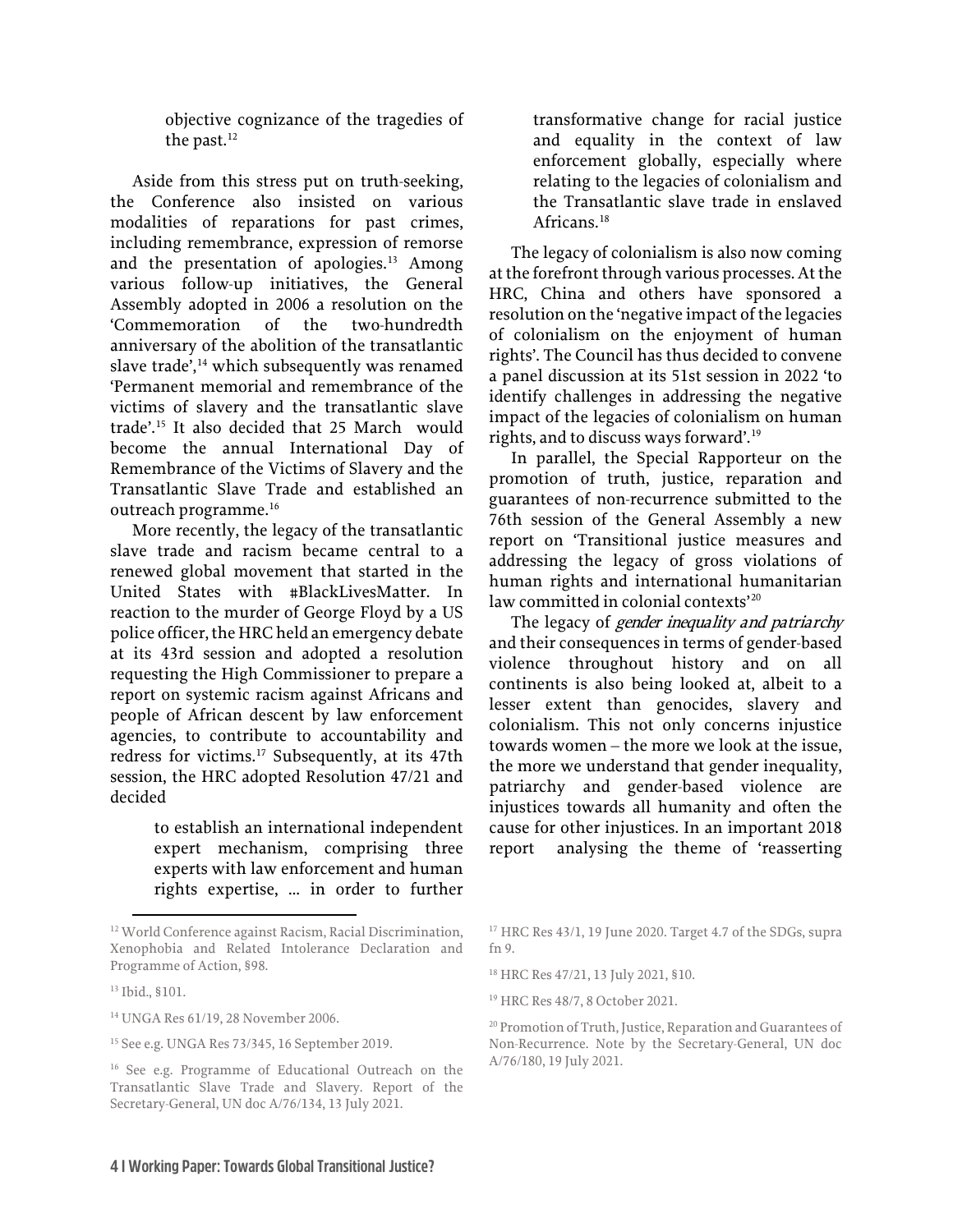equality, countering rollbacks',<sup>21</sup> the Working Group on the issue of discrimination against women in law and in practice of the HRC clearly stated that '[e]quality between women and men is humanity's struggle'.<sup>[22](#page-6-1)</sup> It also called on 'the human rights community' to make 'every effort to block any position in international human rights spaces that endorses patriarchal and discriminatory norms'.<sup>[23](#page-6-2)</sup>

Genocides, slavery and the slave trade, colonialism, gender inequality and violence against women: these four themes are high on the international agenda. They call on us to look back to the past, know our history and draw the consequences for the future to build an international society that is fairer. It is clear though that there is still much selectivity in the way the UN is looking at the past, and this creates some tensions, as could be seen in Durban, where grief on one side triggered defence mechanisms on the other. A more balanced and exhaustive examination is needed. To that end, a global transitional justice process would not only mean an 'international' or 'world' process, but also a process that would look at *all* the wrongs, in all regions of the world, rather than being selective in its approach.

But looking back at what humanity did to humanity is not enough. The structures of injustice, discrimination and violence go well beyond what humans do to other humans. They also include, and are inherent to, the relation of domination that humanity has established with the biosphere and the other forms of life on earth. As humanity denied other parts of humanity a right to existence, it also denied the existence of other natural entities, that is *its* environment. Humanity and *its* environment as if these are two distinct entities, with humanity having full ownership of its environment, including the rights of exploitation and destruction. The violence and

<span id="page-6-3"></span><span id="page-6-0"></span><sup>21</sup> Report of the Working Group on the Issue of Discrimination Against Women in Law and in Practice, UN doc A/HRC/38/46, 14 May 2018.

crimes perpetrated against the biosphere and the other forms of life go hand in hand with, is dependent on and inherent to, the violence perpetrated by parts of humanity against other parts of humanity.

So, if there is to be global transitional justice, it should also aim to tell the truth about and bring accountability and reparation for the crimes humanity has perpetrated against the biosphere and the other forms of life. It should aim to reconcile humanity with so-called 'nature' so that humans can think of themselves as part of nature.

Here again, international law does not start from zero. A retrospective look at an anthropocentric conception of the world is being taken at the global level. Already in 1982, the General Assembly adopted the World Charter for Nature, $^{24}$  $^{24}$  $^{24}$  in which it recognized, inter alia, that '[m]ankind is a part of nature and life depends on the uninterrupted functioning of natural systems which ensure the supply of energy and nutrients', and that '[e]very form of life is unique, warranting respect regardless of its worth to man'. More than 25 years later, in a distinct but similar process, Ecuador and Bolivia promoted the new concept of 'Harmony with Nature' and in 2009 the General Assembly proclaimed 22 April International Mother Earth's Day. Since then, a resolution is adopted every year and the Secretary-General's reports document 'nonanthropocentric' approaches and initiatives throughout the world. The proposal of Harmony with Nature is itself based on the assumption that '[s]ince the Industrial Revolution, Nature has been treated as a commodity that exists largely for the benefit of people, and environmental problems have been considered as solvable through the use of technology'. [25](#page-6-3) To overcome this paradigm, the initiative calls on states to found a new ethic of the relation

<span id="page-6-1"></span><sup>22</sup> Ibid., §83.

<span id="page-6-2"></span><sup>23</sup> Ibid., §85.

<sup>24</sup> UNGA Res 37/7, 28 October 1982.

<sup>25</sup> Harmony with Nature, 'Programme', [http://harmonywithnatureun.org](http://harmonywithnatureun.org/) (last accessed 18 January 2022).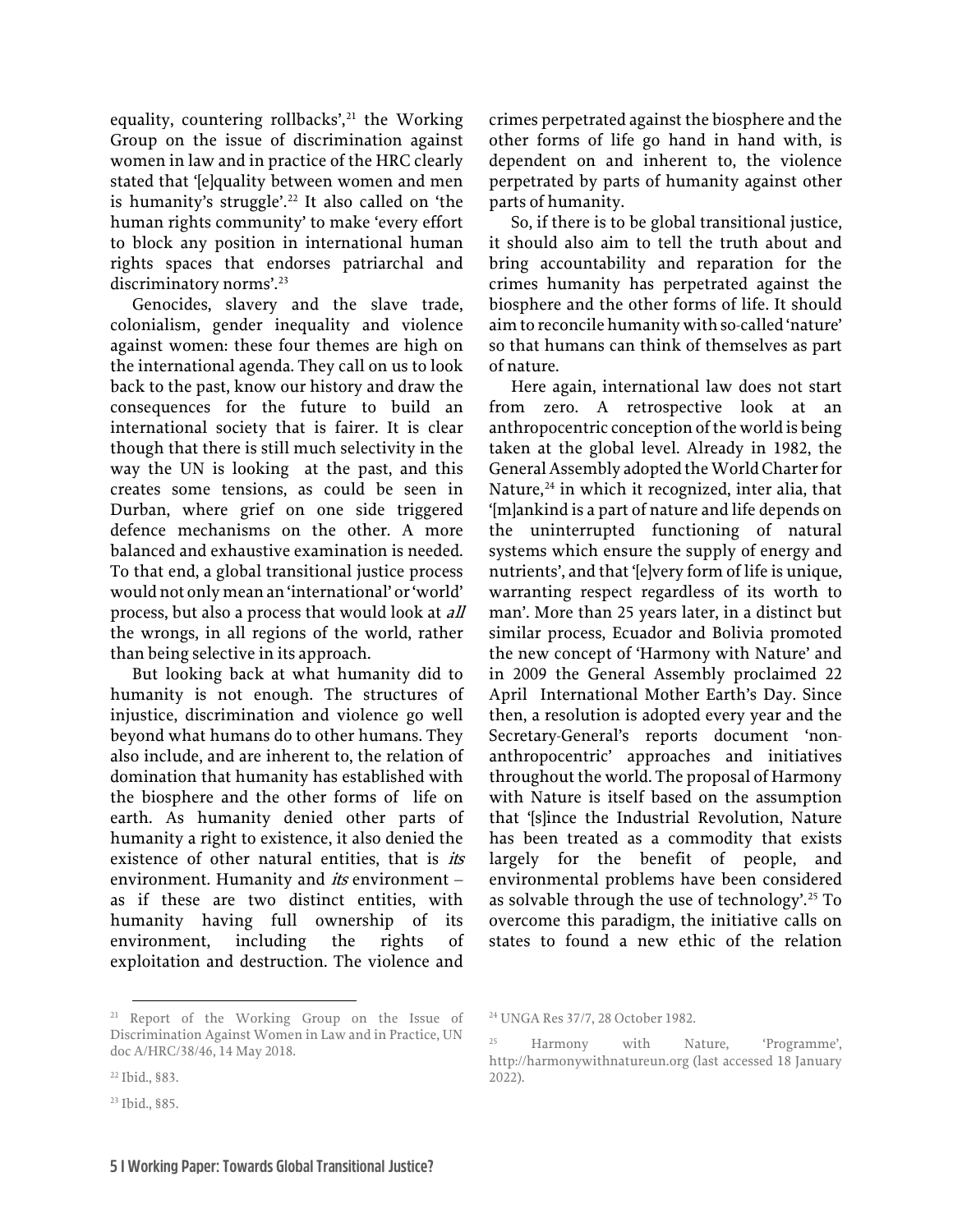between humankind and nature<sup>[26](#page-7-3)</sup> and to have recourse to an 'earth-centred education'[27](#page-7-4) based on 'earth jurisprudence'. [28](#page-7-3)

\*

Now, how do we intend to implement this global transitional justice process? Again, a number of processes already exist. We need to reconceive these as part and parcel of global transitional justice, and add more coherence and strength. We need to invent a new toolbox for global transitional justice.

## <span id="page-7-0"></span>**2. THE MEANS OF GLOBAL TRANSITIONAL JUSTICE**

#### <span id="page-7-1"></span>A. LEGAL TOOLS – LAWFARE

Just as in domestic processes of transitional justice, legal tools play a very important role in global transitional justice. By legal tools, I particularly mean legal actions and strategic litigation based on human rights, international humanitarian and international criminal law. Accountability is key to moving a number of processes forward. Legal justice before courts and independent expert bodies is a privileged way of making injustice more visible and dismantling conservative narratives. It also helps claim the accountability of perpetrators, establish at least partial truth through judicial fact-finding, and provide at least partial reparations to a number of victims. In recent times, claims to repair historic crimes have multiplied, sometimes leading to success, and always contributing to making these crimes better known to the general public. Also, claims for environmental justice and climate justice have soared in numbers, in all parts of the world, insisting not only on state but also business obligations and responsibilities under domestic and international law. Judges

and experts are also contributing throughout the world to deconstructing an exclusively anthropocentric view of the biosphere, by recognizing rights of natural non-human entities.<sup>[29](#page-7-4)</sup>

All these legal actions greatly contribute to global transitional justice processes, in the sense that very often they are not strictly domestic in their scope but bring a sense of transnational or global justice.

But the experience of domestic transitional justice processes have shown that legal claims and actions are not enough: very often they lead to partial results. By their very nature, they are based on cases with a limited number of victims and focus on a limited range of facts that may have legal consequences. They provide limited reparation and few guarantees of non-repetition. Moreover, legal actions involve opposing parties, and appear as a continuation of war by legal means: lawfare. As such, there is a risk that they end up exacerbating the grief, rather than leading to consensus and constructive reforms.

So, besides legal tools, there is also a need for other processes based on scientific knowledge and leading to political consensus in the global society.

#### <span id="page-7-2"></span>B. POLITICAL PROCESS – A SCIENTIFIC-POLITICAL PLATFORM ON PAST INJUSTICES

When I speak about global society, I am not speaking about the world of sovereign states. States count, but reconciling humanity with itself and with nature cannot be limited to diplomatic processes among states.

Firstly, because states are different from peoples – there are peoples without states and there are states without peoples, or few people. Secondly, because states would generally have a politicized view of what a global transitional justice process should be. This was the main

<span id="page-7-3"></span><sup>&</sup>lt;sup>26</sup> See e.g. Harmony with Nature. Report of the Secretary-General, UN doc A/67/317, 17 August 2012, §57ff.

<span id="page-7-4"></span><sup>&</sup>lt;sup>27</sup> See e.g. Harmony with Nature. Report of the Secretary-General, UN doc A/74//236, 26 July 2019, §66ff.

<sup>&</sup>lt;sup>28</sup> See e.g. Harmony with Nature. Report of the Secretary-General, UN doc A/73/221, 23 July 2018, §54ff.

<sup>&</sup>lt;sup>29</sup> See Harmony with Nature. Report of the Secretary General, UN doc A/75/266, 28 July 2020, especially Part V, 'A Mosaic of Earth-Centred Law for Planetary Health and Human Well-Being'.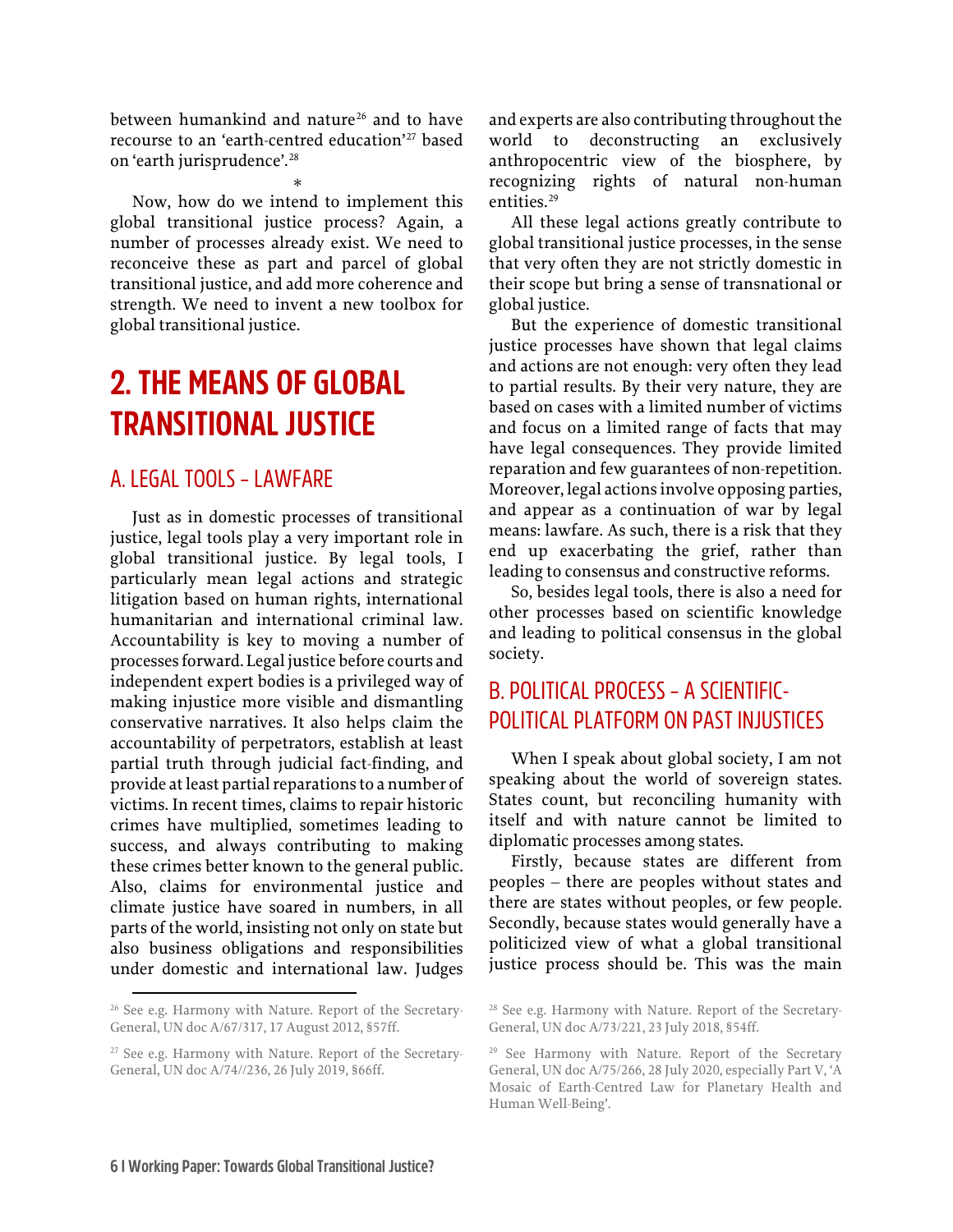criticism addressed to the Durban Conference, as it appeared to some extent as a field of confrontations between various national or regional interests, as represented by states. [30](#page-8-0) The downside of having a state-led process is also apparent in what happened at the HRC's 48th session in September–October 2021, when the Council debated the resolution initiated by China and others on the legacy of colonialism. Even though it could hardly be said that the topic was not legitimate, the initiative was opposed by a number of states including not only all European Union states but also others such as Japan, Mauritania, Togo and Uzbekistan. The United Kingdom asked for a vote and the resolution was adopted with 27 states in favour, none against and 20 abstentions. [31](#page-8-1) The representative of Austria, speaking on behalf of all member states of the EU, explained their particular abstention by saying they 'had difficulties to see that initiative as a genuine effort to advance the cause' and that 'the resolution took a narrow focus which failed to recognize that colonialism was not only a thing of the past'. [32](#page-8-0)

The truth is that these issues are too serious to be left to states alone. There is a need for scientific knowledge to establish the truth about what happened, how it happened and what the responsibilities are. There is also a need for simple people – especially victims or their families – to participate actively in the process of truth-seeking. More generally, civil societies should be fully involved, beyond their governments. And the interests of the biosphere and of non-human life on earth should also be represented in the discussion and given their say. This is what is generally done in truth processes at the domestic level. The difference here is that we would need a more global effort: this would include, on the one hand, scientists coming from all parts of the world to interact with the aim of

<span id="page-8-2"></span><span id="page-8-0"></span><sup>30</sup> According to Pierre Hazan, '[t]he United Nations asked states – by definition motivated by individual national interests and self-image – to put themselves into a post-Westphalian order', Hazan, Judging War, Judging History, supra fn 10, p 64.

establishing accepted historical facts; and, on the other hand, members of civil society, victims' associations and organizations advocating in favour of the biosphere and other life on earth, who would participate in global debates about past injustices, based on historical facts.

Having said that, this does not mean that governments should be left out, but rather their proposals and actions regarding a global transitional justice process should be based on facts established by a global scientific effort.

In other words, we would need a scientificpolitical platform for global transitional justice. There are existing models. In a completely distinct field of international law, namely environmental law, the Intergovernmental Panel on Climate Change (IPCC) and the Intergovernmental Science-Policy Platform on Biodiversity (IPBES) follow such a framework of associating scientific knowledge with states' power, as the main players in international relations. Closer to our issue, the International Holocaust Remembrance Alliance (IHRA) is also an inspiring model, being an international organization composed of 34 states and the delegation of each state being composed of experts and academics rather than diplomats. The aim of the IHRA is to promote Holocaust education, research and remembrance. As explained on its website, '[t]he IHRA's network of trusted experts share their knowledge on early warning signs of present-day genocide and education on the Holocaust. This knowledge supports policymakers and educational multipliers in their efforts to develop effective curricula, and it informs government officials and NGOs active in global initiatives for genocide prevention.'[33](#page-8-2)

In the same spirit, a Nature Knowledge Network was created in the context of the UN's Harmony with Nature process, to 'advance an Earth-centred worldview in which human-Earth

<span id="page-8-1"></span><sup>31</sup> HRC Res 48/7, supra fn 19.

<sup>&</sup>lt;sup>32</sup> As transcribed from the webcast.

<sup>33</sup> International Holocaust Remembrance Alliance, 'About Us',

<https://www.holocaustremembrance.com/about-us> (last accessed 18 January 2022).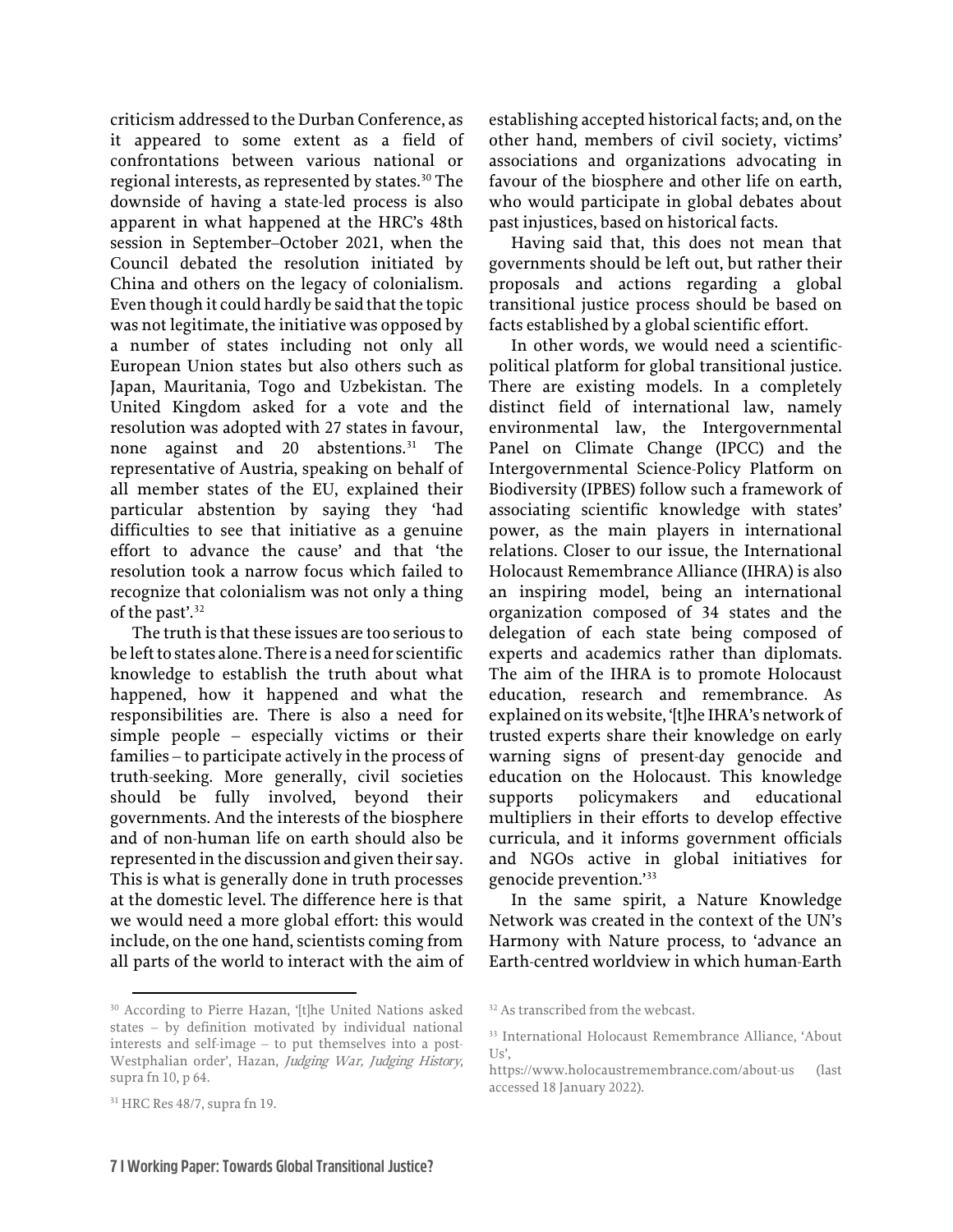relationships are balanced within the greater web of life to live in Harmony with Nature'.<sup>[34](#page-9-0)</sup>

Based on scientific knowledge and civil societies' deliberations, the states would elaborate programmes of action at the global level, in order to implement guarantees of nonrepetition that would include, for instance, mutually agreed acknowledgement of historical facts and why not a global history textbook, including the history of human groups and their interactions as well as a history of humanity in its relation to nature?

Overall, if it is not to achieve a global consensus on all historical wrongs against humanity and nature, I think such a global transitional justice process would make a contribution to peace-building through exchange and understanding among peoples.

At a time when nationalistic passions seem to be making a comeback and nationalistic leaders tend to instil suspicion towards others, there is a great need to establish the truth about the past, heal legitimate grief, provide accountability reparations to victims and draw lessons from the past in the form of guarantees of non-repetition.

Here is a programme of action for the 21st century – something to take home with you as a souvenir from the cosmopolitan city of Geneva, a city of tolerance and peace.

<span id="page-9-0"></span><sup>34</sup> Harmony with Nature, 'Welcome',

<http://harmonywithnatureun.org/welcome/> (last accessed 18 January 2022).